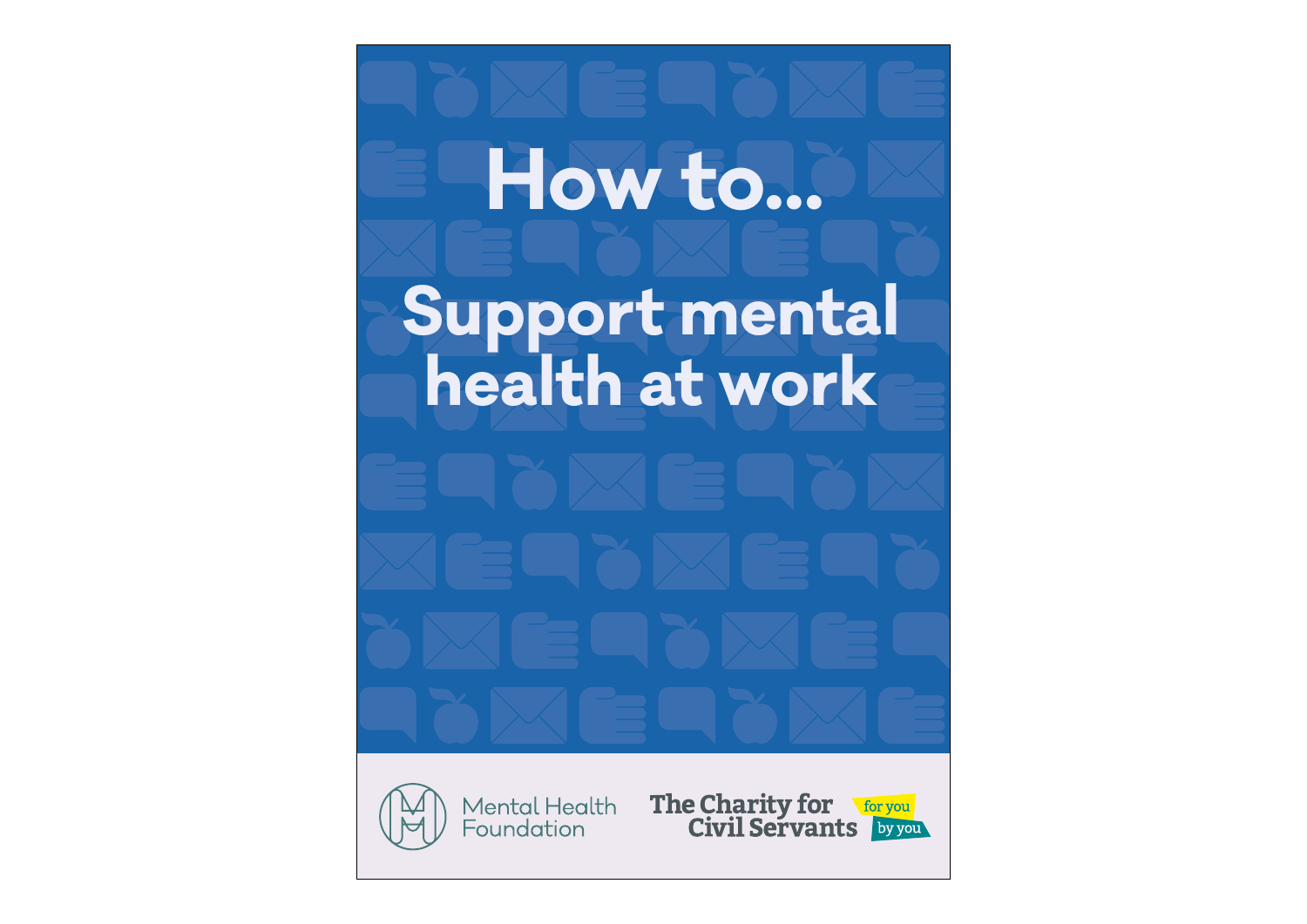# **Introduction**

For many of us, work is a major part of our lives. It is where we spend much of our time, where we get our income and often where make our friends. Having a fulfilling job can be good for your mental health and general wellbeing.

We all have times when life gets on top of us – sometimes that's work-related, like deadlines or travel. Sometimes it's something else – our health, our relationships, or our circumstances.

The value added to the economy by people who are at work and have or have had mental health problems is as high as £225 billion per year, which represents 12.1% of the UK's total GDP.1

It's vital that we protect that value by addressing mental health at work for those with existing issues, for those at risk, and for the workforce as a whole. A toxic work environment can be corrosive to our mental health.

We believe in workplaces where everyone can thrive. We also believe in the role of employers, employees and businesses in creating thriving communities.

Good mental health at work and good management go hand in hand and there is strong evidence that workplaces with high levels of mental wellbeing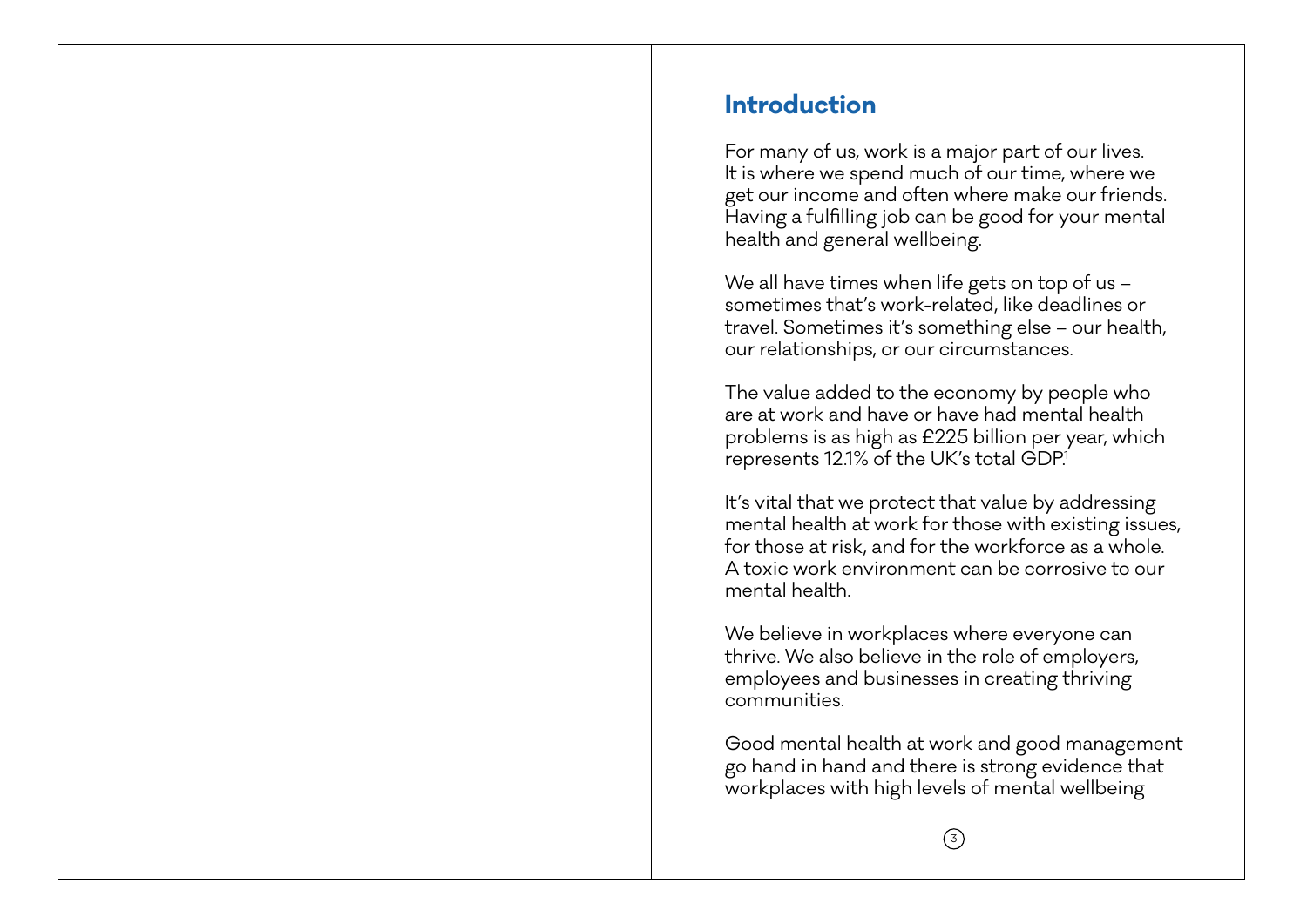are more productive. Addressing wellbeing at work increases productivity by as much as 12%.<sup>2</sup>

After reading this guide you should:

- Have an idea of how to manage your own mental health at work
- Have an idea of how to reach out to a colleague in distress
- Have an idea how you can work with others to make your workplace more mentally healthy for everyone

### **What is mental health?**

Mental health is the way we think and feel and our ability to deal with ups and downs.

Mental health is something we all have. When we enjoy good mental health, we have a sense of purpose and direction, the energy to do the things we want to do, and the ability to deal with the challenges that happen in our lives.

When we think about our physical health we know that there's a place for keeping ourselves fit, and a place for getting appropriate help as early as possible so we can get better. Mental health is just the same.

If you enjoy good mental health, you can:

- Make the most of your potential
- Cope with what life throws at you
- Play a full part in your relationships, your workplace, and your community

Our mental health doesn't always stay the same. It can fluctuate as circumstances change and as you move through different stages in our lives.

Distress is a word used to describe times when a person isn't coping – for whatever reason. It could be something at home, the pressure of work, or the start of a mental health problem like depression.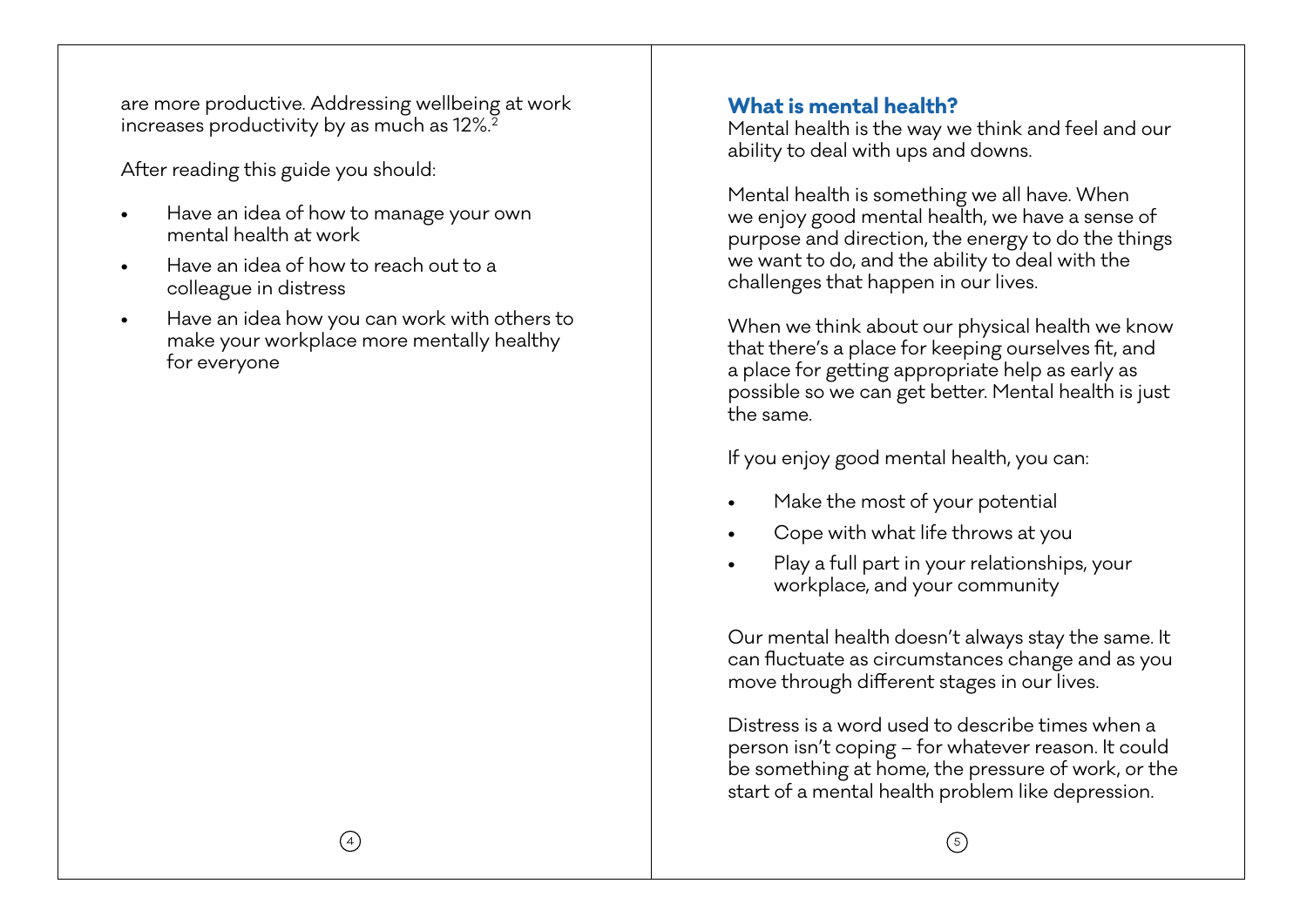When we feel distressed, we need a compassionate, human response. The earlier we are able to recognise when something isn't quite right, the earlier we can get support.

# **What are mental health problems?**

We all have times when we feel down, stressed or frightened. Most of the time those feelings pass, but sometimes they develop into a mental health problem like anxiety or depression, which can impact on our daily lives. For some people, mental health problems become complex, and require support and treatment for life.

Factors like poverty, genetics, childhood trauma, discrimination, or ongoing physical illness make it more likely that we will develop mental health problems, but mental health problems can happen to anybody.

Our research shows that most people have some experience of a mental health problem,<sup>3</sup> and the latest large-scale survey in England suggested that one in six people experience the symptoms of a mental health problem in any given week.4

Sadly, over 6,000 people a year die by suicide in the UK, and having a long-term mental health problem may reduce life expectancy by as many as 21 years due to associated physical health problems.5

Different mental health problems affect people in different ways and it's key to understand an individual's experience. Diagnosis is not a definite way to understand a person's experience. For example some people with a diagnosis of schizophrenia are able to manage the condition well and aren't severely affected by symptoms, but some people with anxiety are severely impacted by their condition.

# **How do I recognise a mental health problem?**

If we have significant challenges in our home or work life, the chances are that it has an impact on our mental health.

Mental health problems can have a lot of different symptoms and signs. As a rule, you should seek help from your GP if you have difficult feelings that are:

- Stopping you from getting on with life
- Having a big impact on the people you live or work with
- Affecting your mood over several weeks
- Causing you to have thoughts of suicide

At work, we might notice that we are more tired than usual. We might make uncharacteristic mistakes, find it hard to motivate ourselves, our timekeeping might slip, or we may be short tempered.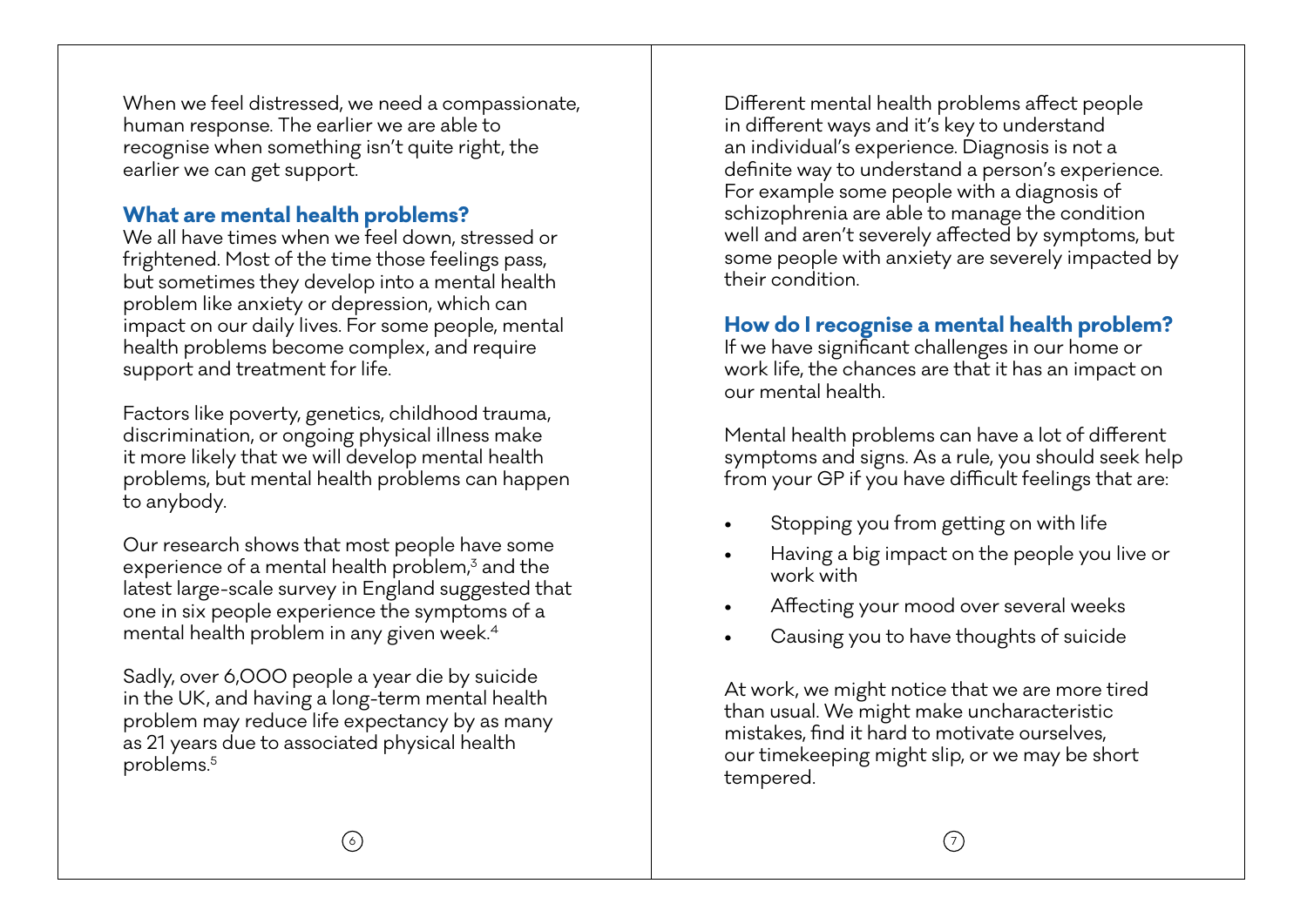We might look or feel very tired or drained. We might find we isolate ourselves, avoid colleagues or appear distracted. We might procrastinate more – or grind to a halt altogether. Alternatively, we might speed up or become chaotic, intruding into others' conversations and work, and taking on more work than we can manage.

We may find these early warning signs hard to see in ourselves, and it can help to have colleagues who can help us connect this to our mental health.

If things progress, you might see more obvious signs of a mental health problem in a colleague – outbursts of anger or emotion, absences from work, or not looking after their appearance as they normally would. You may see signs that they have been sleeping less or perhaps drinking more in the evening.

# **Why don't people talk about mental health?**

Awareness of mental health is increasing, but we still face a world where people with mental health problems face discrimination, and can face challenges getting the help they need.

Many people who experience distress try to keep their feelings hidden because they are afraid of other people's responses.

Fear of discrimination and feelings of shame are among the top reasons people give for not telling their colleagues about their mental health problems.<sup>6</sup> When we create workplace cultures where people can be themselves, it is easier for people to speak about mental health concerns without fear, and easier for them to reach out for help when they need it.

Even so, the decision to disclose distress at work is not one people take lightly. It is vital that workplaces become environments where people feel safe to be themselves.

### **What does the law say?**

We have a wide range of legal rights that protect our mental health at work. These range from basic human rights such as the right to freedom of expression and freedom of association, to the health and safety legislation that keeps us safe from hazards, including psychological hazards.

Most people with ongoing mental health problems meet the definition of disability in the **Equality Act (2010) in England, Scotland and Wales** and the **Disability Discrimination Act (1995, as amended) in Northern Ireland**. This means that people with mental health problems are protected from discrimination and harassment and are entitled to reasonable adjustments to adapt their job or work.

To be considered disabled under equality legislation, a person must have an impairment that has "a substantial, adverse, and long-term impact on their ability to carry out everyday tasks".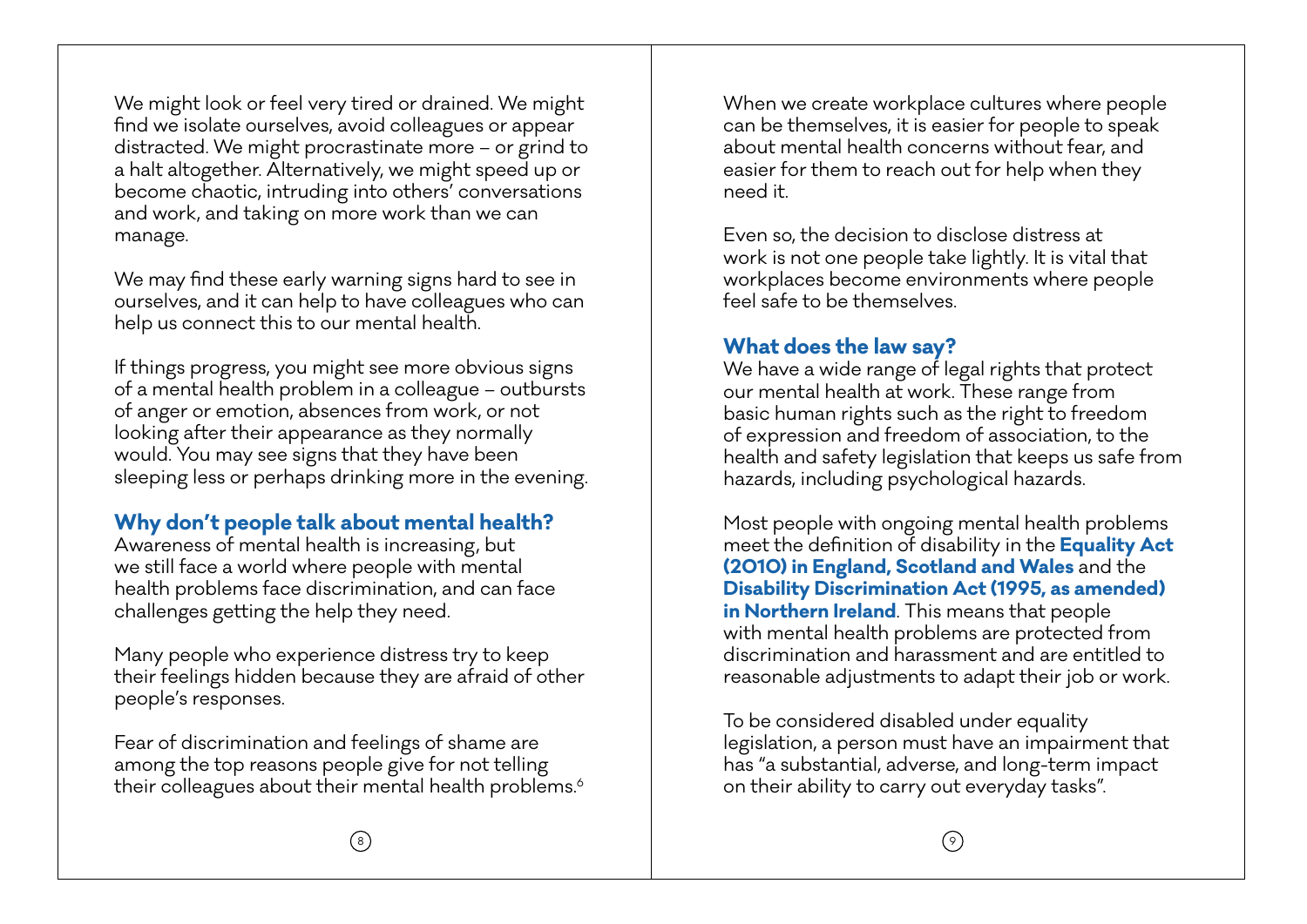The Equality Commission for Northern Ireland provides information about the different protections for people with mental health problems in Northern Ireland (see **Further reading and resources** on page 37).

#### Reasonable adjustments

A disabled person is entitled to ask for reasonable adjustments to their job or workplace to accommodate their needs.

An adjustment is intended to level the playing field by removing a barrier to the job that is provided by the effect of their mental health problem.

Examples of reasonable adjustments might include:

- Changing a person's working pattern to enable them to start later or finish earlier because of the side effects of medication, or allowing them to travel the night before meetings and stay over to avoid early morning travel.
- Providing a person with a laptop, remote access software and permission to work at home on set days, or flexibly according to the severity of their symptoms (within a monthly limit).

• Excusing someone from attending work functions and client events involving food, instead allowing them to set up alternative networking arrangements that achieve similar business returns.

Access to Work (see **Further reading and resources** on page 37) is a government funded scheme that can help to fund equipment, software, and other support if cost is a barrier to making reasonable adjustments.

As well as the duty to provide reasonable adjustments, the Equality Act and the Disability Discrimination Act also protect people from harassment because of a protected characteristic. This means that employers have a duty to address bullying and discriminatory behaviours relating to mental health just as they would for other protected characteristics such as gender, sexual orientation, race or faith/belief.

More information on the Equality Act and the Disability Discrimination Act can be found in **Further reading and resources** on page 37.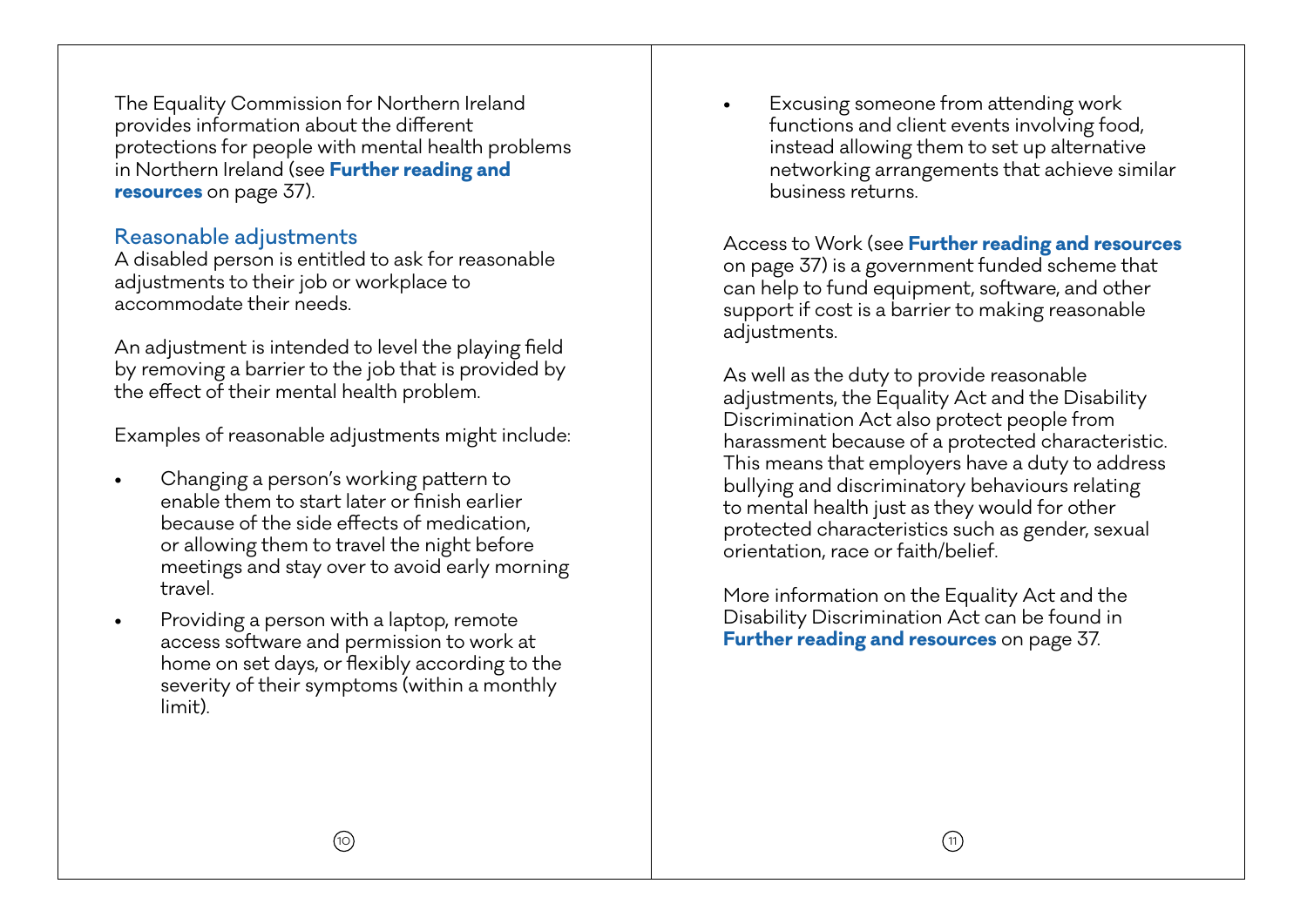# **Looking after your mental health at work**

We can all take steps to improve our own mental health, and build our resilience – our ability to cope with adversity.

Self-care is a skill that needs to be practised. It isn't easy especially if we feel anxious, depressed or low in self-esteem.

Try looking through the 10 evidence-based ways to improve your mental health below.

There's bound to be one or two you do well. These can be your ASSETS – your go-to methods for working on your wellbeing.

Look for one or two you find hard. These can be your CHALLENGES. It may be that these areas are the ones you neglect under stress – for example drinking too much, isolating yourself or comfort eating, are all examples of ways we try and cope that are the opposite of what the evidence tells us works for our mental health.

Finally, look for one or two areas that you feel you could work on or try. These can be GOALS. Your goals and challenges can be the same but it's sometimes kinder to yourself to have some goals that you can meet more easily.

# **1. Talk about your feelings**

Talking about your feelings can help you maintain your mental health and deal with times when you feel troubled.

Talking about your feelings isn't a sign of weakness; it's part of taking charge of your wellbeing and doing what you can to stay healthy.

It can be hard to talk about feelings at work. If you have colleagues you can talk to, or a manager who asks how you are at supervision sessions, it can really help.

Identify someone you feel comfortable with and who will be supportive. You may want to think about what you want to disclose, who to and when a good time and place to do this could be.

If you are open about how you feel at work, especially if you are a leader, it might encourage others to do the same.

If you don't feel able to talk about feelings at work, make sure there's someone you can discuss work pressures with – partners, friends and family can all be a sounding board.

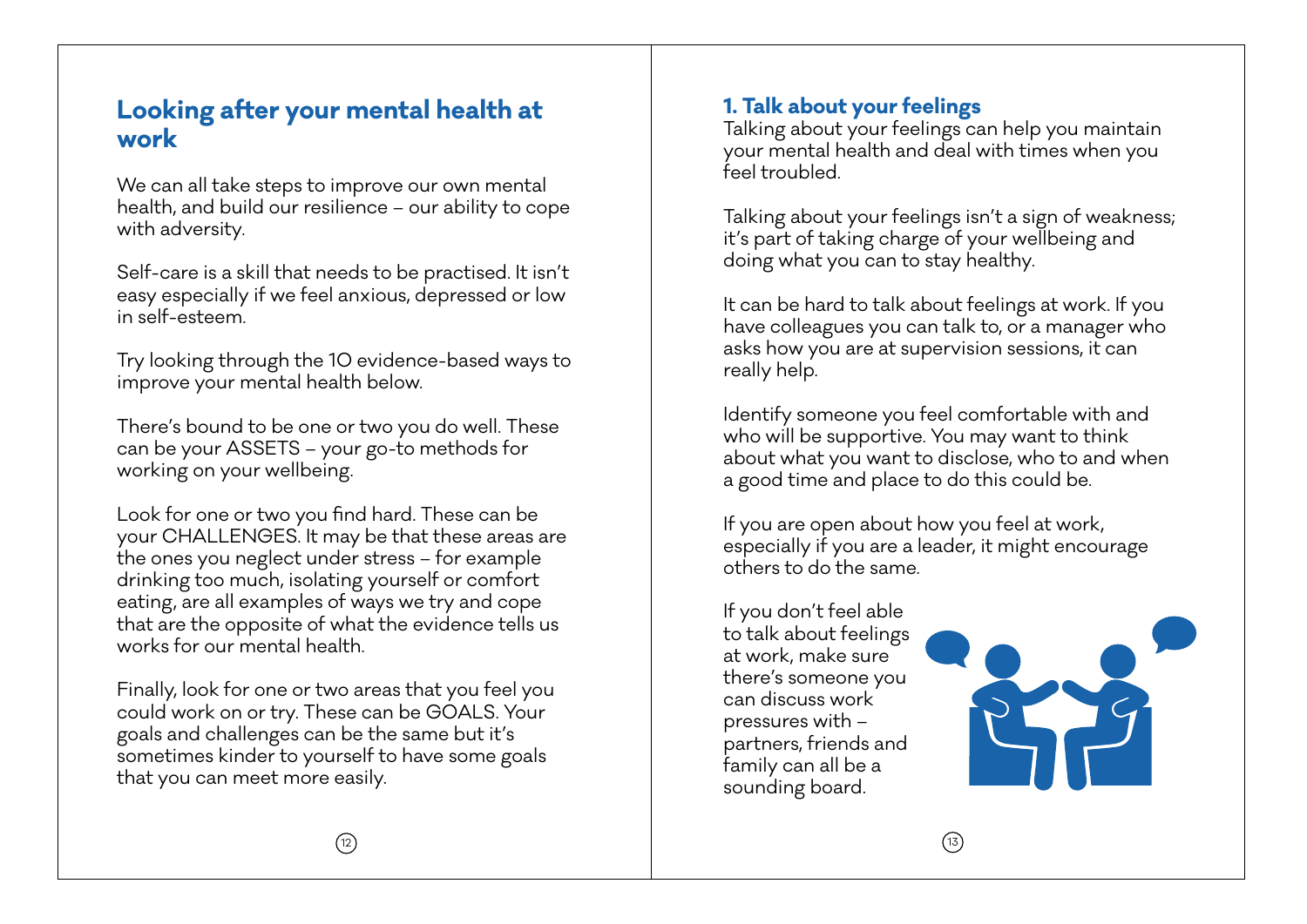### **2. Keep active**

Regular exercise can boost your self-esteem and can help you concentrate, sleep, and look and feel better.

Exercising doesn't just mean doing sport or going to the gym. Experts say that most people should do about 30 minutes' exercise at least five days a week. Try to make physical activity that you enjoy a part of your day.

You may have a physical job like construction or teaching – you'll notice if you are off sick because of injury or physical illness how quickly your mood starts to be affected by the change in activity level.

If you work in an office it can make a huge difference to get out for a walk or do a class at lunchtime, or to build in exercise before or after work to ease you into the day or create a space between work time and personal time.



# **3. Eat well**

What we eat can affect how we feel both immediately and in the longer term. A diet that is good for your physical health is also good for your mental health.



It can be hard to keep up a healthy pattern of eating at work. Regular meals, plus plenty of water, are ideal.

Try and plan for mealtimes at work – bringing food from home or choosing healthy options when buying lunch.

Try and get away from your desk to eat. You could try a lunch club at work – where you club together to share meals and try new things.

For busy times, or times when you are feeling low or stressed, try reducing or giving up caffeine and refined sugar. Make sure there is a ready supply of fruit/vegetables and snacks like nuts or trail mix that provides ready nutrients.

Be aware that some people find public eating at work very stressful because of past or current eating disorders – so if someone doesn't want to come to work dinners, or makes different food choices in the office, don't pass comment or put pressure on them to join in.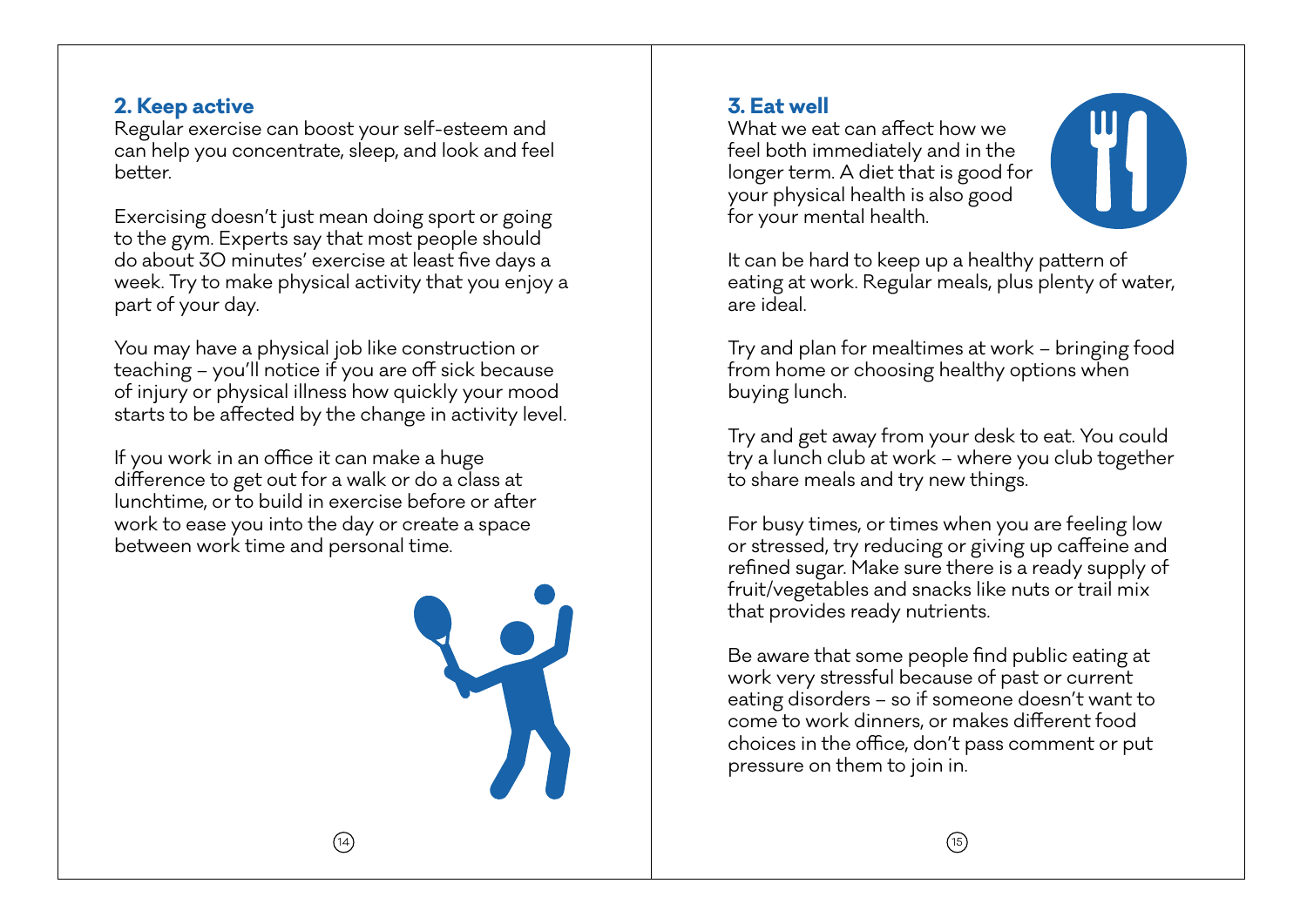### **4. Drink sensibly**

We often drink alcohol to change our mood. Some people drink to deal with fear or loneliness, but the effect is only temporary.

Most people don't drink at work – but most of us recognise the pattern of drinking more at the weekend or in the evening when work is hard going.



Be careful with work functions that include drinking. It can be tempting to have a drink to get 'Dutch courage', but if you feel anxious you may drink too much and end up behaving in a

way you'd rather not, which will increase feelings of anxiety in the medium to long term.

# **5. Keep in touch**

Relationships are key to our mental health. Working in a supportive team is hugely important for our mental health at work.



We don't always have a choice

about who we work with, and if we don't get on with managers, colleagues or clients, it can create tension. It may be that you need to practise more self-care at these times, but you may also need to address difficulties. There are more tips for doing that in our guide to relationships (**Mental Health Foundation resources** section on page 38).

Work politics can be a real challenge when we have mental health problems. It can be helpful to find a mentor or a small group of trusted colleagues with whom you can discuss feelings about work – to sense check and help you work through challenges.

Try and make sure you maintain your friendships and family relationships even when work is intense – a work–life balance is important, and experts now believe that loneliness may be as bad for our health as smoking or obesity.7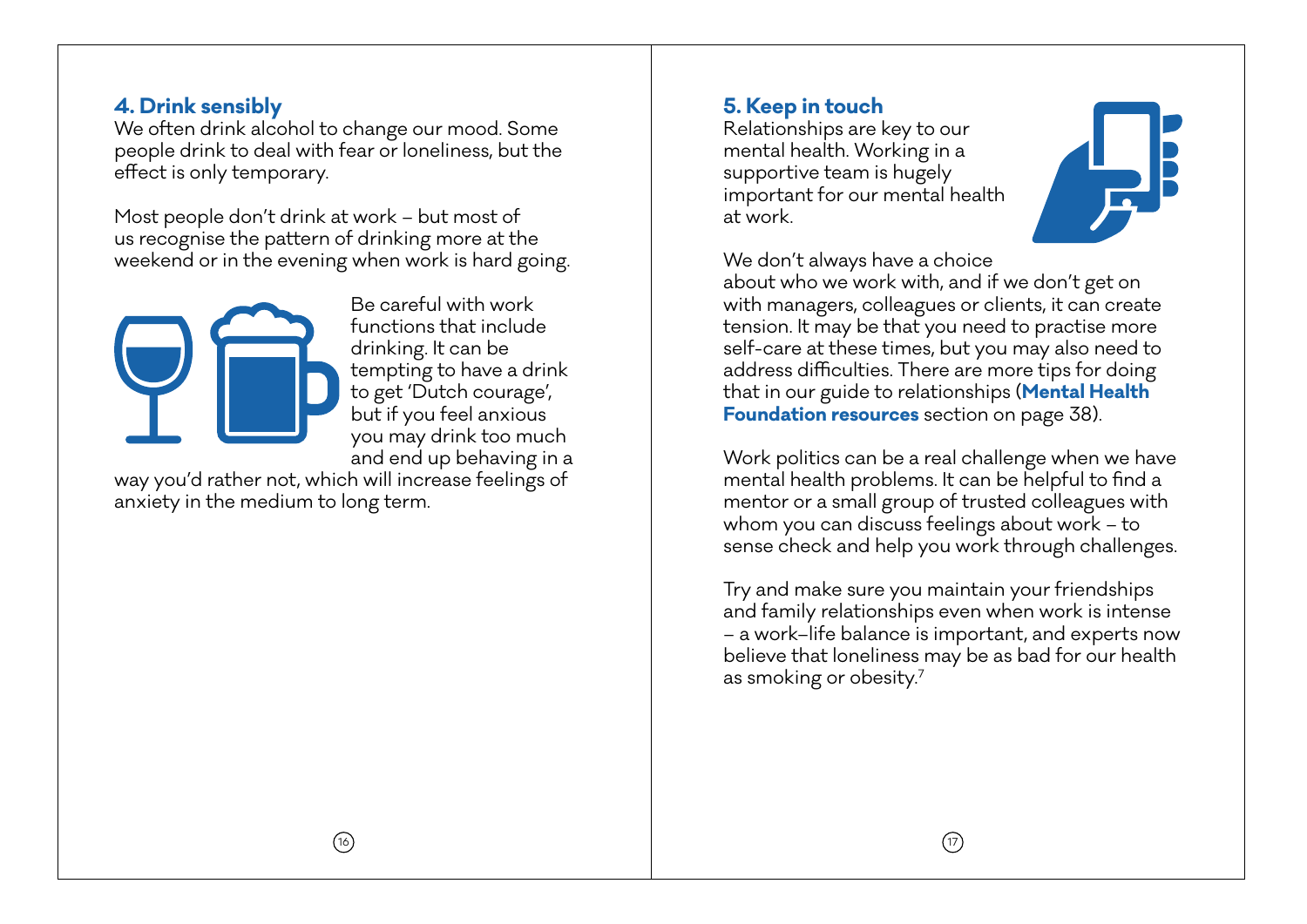### **6. Ask for help**

None of us are superhuman. We all sometimes get tired or overwhelmed by how we feel or when things don't go to plan.

Your employer may have an Employee Assistance Programme. These services are confidential and can be accessed free and without work finding out.

You may also be able to access occupational health support through your line manager or HR service.

The first port of call in the health service is your GP. Over a third of visits to GPs are about mental health.8 Your GP may suggest ways that you or your family can help you, or they may refer you to a specialist or another part of the health service.<sup>9</sup> Your GP may be able to refer you to a counsellor.

18



# **7. Take a break**

A change of scene or a change of pace is good for your mental health.

It could be a five-minute pause from what you are doing, a book or podcast during the commute, a halfhour lunch break at work, or a weekend exploring somewhere new. A few minutes can be enough to destress you. Give yourself some 'me time'.

If your employer offers mental health days – discretionary leave to look after your wellbeing – take these, and make sure you use them well.

Sleep is essential to our mental health. Listen to your body. Without good sleep, our mental health suffers and our concentration goes downhill. You can access our resource on improving your sleep in our **Mental Health Foundation resources** section on page 38.

It can be hard to take holidays and time off from work. When we are stressed, it can seem even harder to take the breaks we are entitled to – when we need them most. Try and plan periods of leave for the year so that you always have a break to look forward to.



When you are on leave or at home, resist the temptation to check in with work. If you find that you can't break away, it may be a sign that you should be re-examining your workload to manage stress.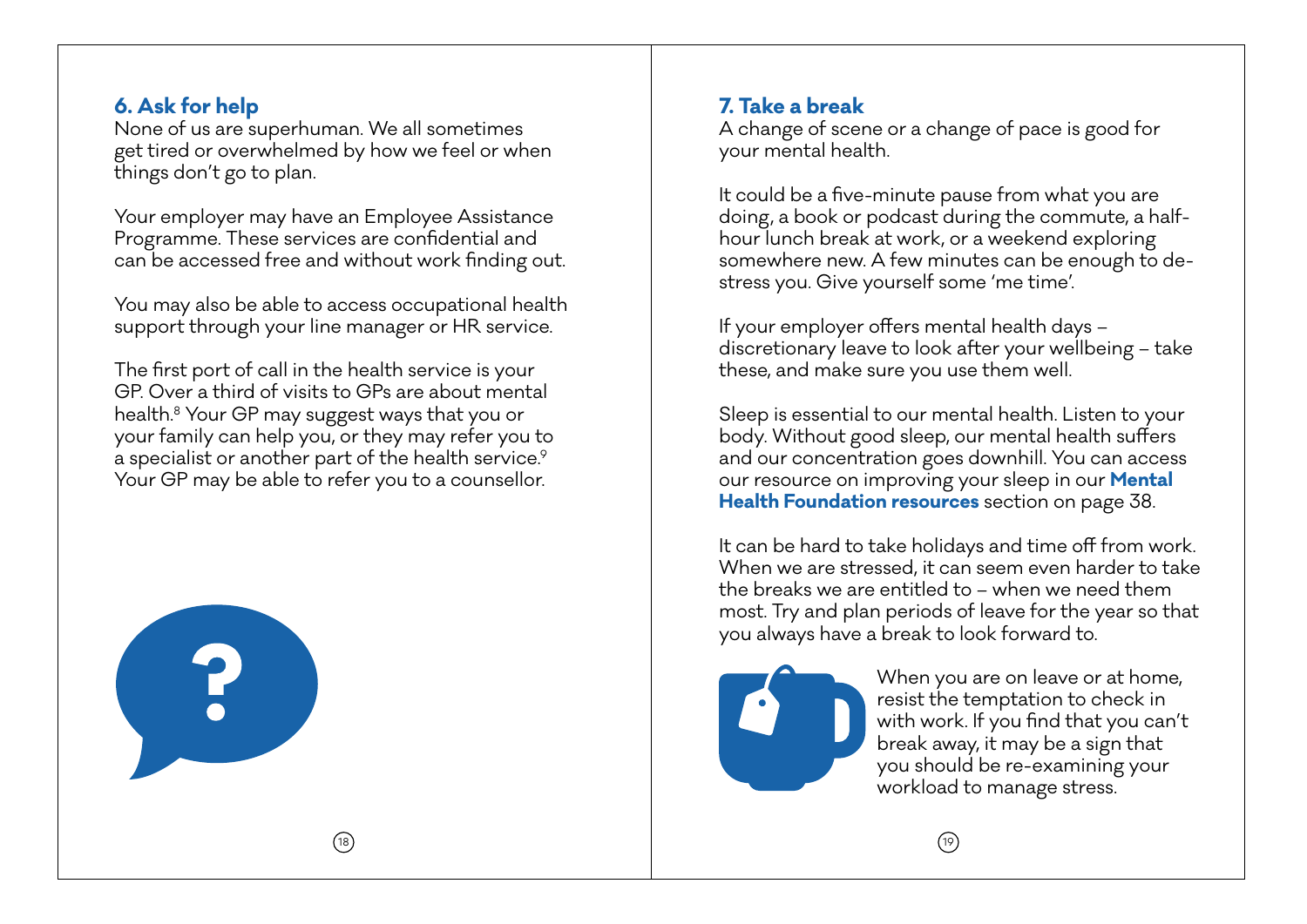## **8. Do something you're good at**

What do you love doing? What activities can you lose yourself in? What did you love doing in the past?

Enjoying yourself can help beat stress. Doing an activity you enjoy probably means you're good at it, and achieving something boosts your self-esteem.10

Concentrating on a hobby, like gardening or doing crosswords, can help you forget your worries for a while and can change your mood.

It's OK to be good at your job – when you feel stressed, it can be easy to forget your talents, or fall foul of imposter syndrome (where you feel like a fraud, or that you don't deserve your successes).

If possible, you should plan your workload to include tasks you know you are good at, so as to 'sandwich' things you know will be harder or more stressful.

At work, you may have a hobby you'd like to share or join in with colleagues on – a work cycling club, book group or crafting group can be a great way to share a skill with others.



### **9. Accept who you are**

We're all different. It's much healthier to accept that you're unique than to wish you were more like someone else.



Feeling good about yourself

boosts your confidence to learn new skills, visit new places and make new friends. Good self-esteem helps you cope when life takes a difficult turn.

Be proud of who you are. Recognise and accept the things you may not be good at, but also focus on what you can do well. If there's anything about yourself you would like to change, are your expectations realistic? If they are, work towards the change in small steps.

Self-acceptance and self-care can be very hard when you have a mental health problem – an ongoing challenge people need to work on.

It can be tempting to invest everything in building self-esteem around work success. That often means that people with mental health problems give everything at work and are high achievers. It also creates a risk that when things go wrong, when mistakes are made, or when change is necessary, people may take it personally.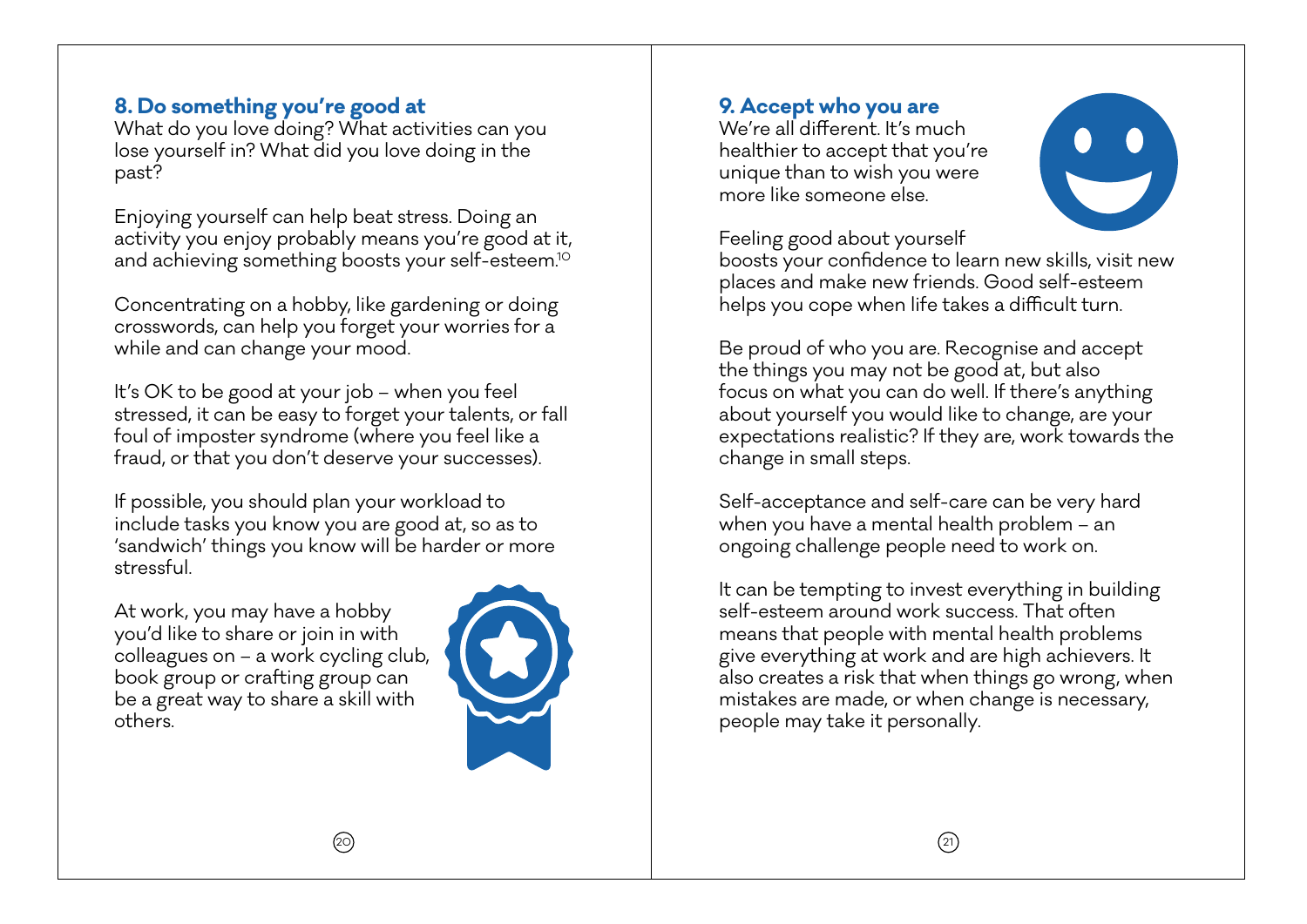Mindfulness is a form of meditation that involves paying deliberate attention to what is happening, as it happens.

Mindfulness practice can help us to be more present with ourselves, our work, and our families. It can help us feel more connected, take stock, and be compassionate to ourselves and others.

You can download our resource on mindfulness, and find out about our evidence based online mindfulness course in our **Mental Health Foundation resources** section on page 38 or visit www.bemindful.co.uk.

# **10. Care for others**

Caring for others is often an important part of keeping up relationships with people close to you.

Working life can provide opportunities to care for others – contributing through vocational jobs like nursing or care work can be hugely significant for mental health. In most jobs, you can choose to be there for colleagues – either as a team mate, or as a line manager, when strategies like coaching and training are good ways to support others.

Helping can make us feel needed and valued, and that boosts our self-esteem . Volunteering can be hugely rewarding, and it helps us to see the world from another angle. This can help to put our own problems into perspective.

Many companies have volunteering opportunities and Corporate Social Responsibility programmes that enable staff to get involved in community work.

Caring responsibilities at home can be hugely rewarding to us, but also a source of stress. Our roles as parents, or carers for relatives, can collide with our work identities.

Carers are at greater risk of developing mental health problems – work can provide a respite for carers, as they can be someone else at work – so it is important to retain and support carers in the workplace.

Workplaces that support flexible working, carers' leave, childcare voucher schemes and other initiatives to support caring roles can have a big impact on staff mental health and productivity.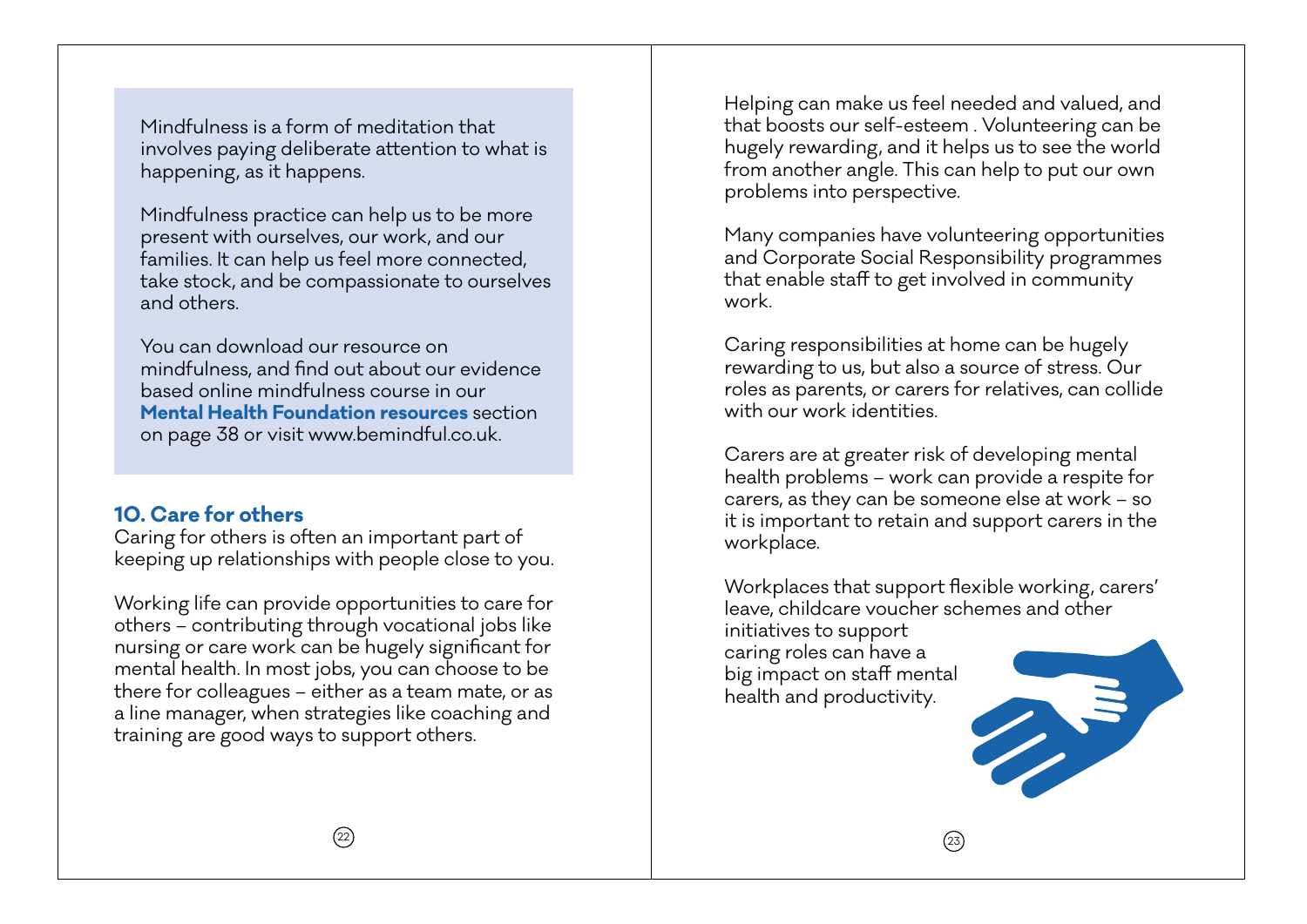# **Supporting a colleague**

Talking about mental health can seem daunting, but we've all had conversations with people about bereavements, breakups and other life events – they don't always start easily but they often mean a lot to a person having a tough time.

It all starts with asking someone how they are doing in a warm and authentic way – giving them a chance to realise that you are being sincere and friendly.

# **Time and place**

There's a time and place for everything – and when it comes to talking with someone about their mental health, that means a time and place that is most comfortable for them.

The last thing anyone needs is to feel rushed. Find a time where you know you have at least 10 minutes of clear time to give.

You may want to arrange a time for a longer chat – either in work time if appropriate, or outside work.

You want to find a place that's comfortable for them. Some people want peace and quiet – others like hustle and bustle.

It's very important to devote your full attention to the person you are reaching out to. That means minimising disruptions like phones ringing or notifications popping up.

# **Active listening**

Listening is vital for every relationship. Active listening is a term for a range of techniques that keep us present and engaged in a conversation.

- Try and have eye contact, unless the person you are talking to doesn't seem comfortable with that.
- Be open that means open arms and turning slightly towards them.
- Acknowledge what's being said with appropriate nods and gestures, and repeat what they've said to check you got it right.
- Ask direct and appropriate questions but it's not appropriate to probe for more details than a person is prepared to give.
- When the conversation ends, recap what you have discussed and agreed, and make sure you do what you say you will.
- It can help to have some information to hand. Put some helpline numbers and web links in your phone to pass on straight away.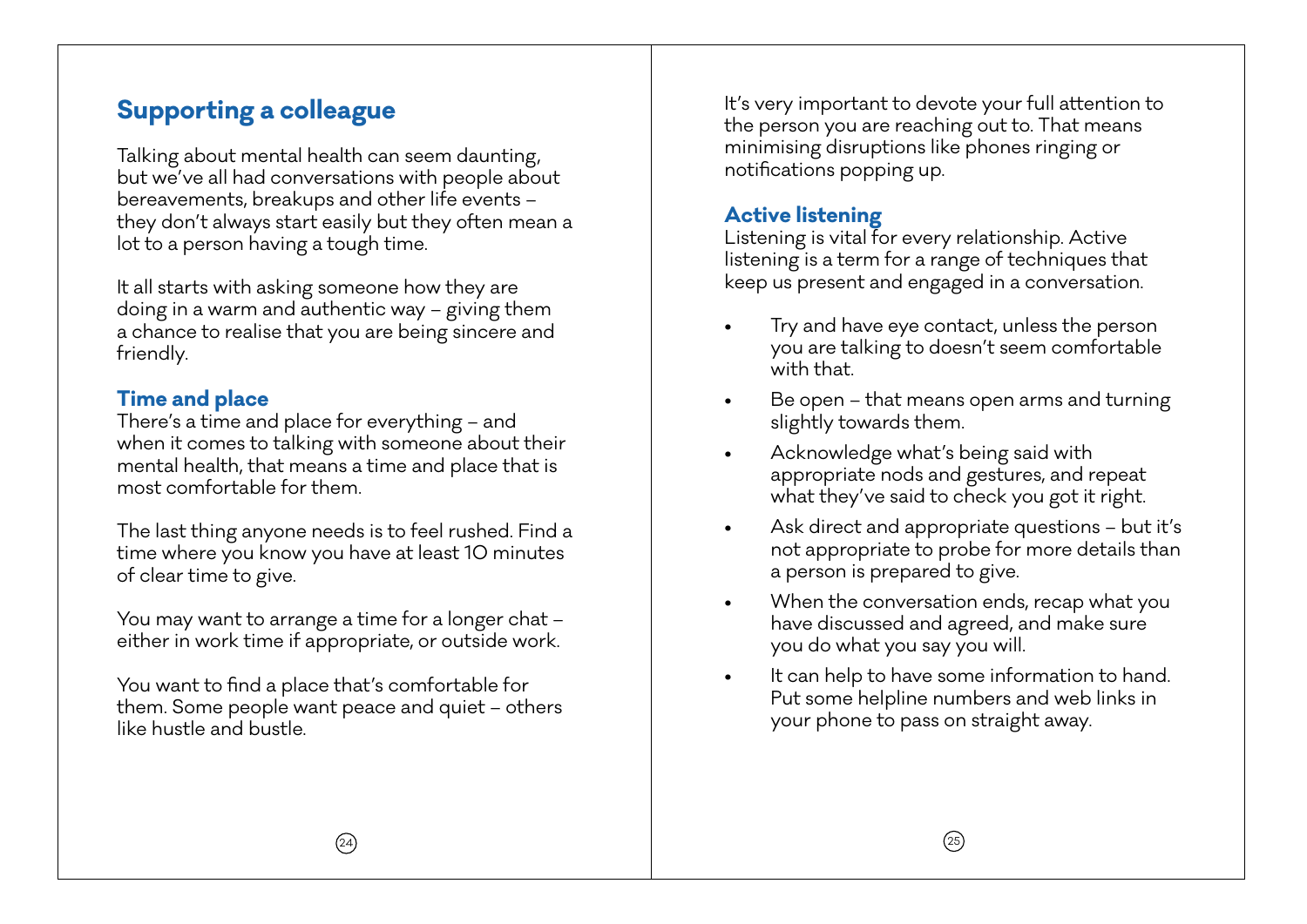### **Managing your own feelings**

It can be hard to hear difficult or upsetting things, but you want to reassure and encourage the person – that means not showing signs of surprise or judgement.

You want to reassure the person that it's OK to be speaking to you, and that you will treat what they say with respect.

It is tempting to immediately start suggesting solutions to problems – but it's wise to ask a person what they want to happen. They may welcome suggestions, but, equally, they may just need to vent.

# **How do I respond to thoughts of suicide?**

A recent survey showed that 20% of people had gone to work while experiencing suicidal thoughts or feelings.<sup>11</sup>

It is a myth that talking about suicide makes it more likely. If you are concerned that a colleague might be having thoughts of suicide, the best thing you can do is ask them directly.

You can ask 'Have you had thoughts about suicide?' during a conversation about someone's mental health. Be plain, don't use euphemisms like 'You wouldn't do something silly, would you?'.

If your colleague says they are feeling suicidal or can't go on, or if you suspect they are thinking of taking their own life, it is important to encourage them to get help.

They could contact the Samaritans straight away – they can call 116 123 for free. You could also help them to call their doctor or a close friend or colleague.

If you are concerned for someone's immediate safety, or they tell you that they plan to end their life imminently, you can call 999 and ask for the police or take them to an A&E Department.

### **How can I support a person with ongoing mental health problems?**

Most people who develop mental health problems recover well, if they have right support from the people in their lives.

For some people, an episode of mental ill-health is a one-off – triggered by events. Equally, there may be no cause at all. For others, mental health problems can be longer term, or episodic over a lifetime. Recovery isn't the same thing as cure – often people learn to live with aspects their mental health problem.

Supporting a colleague who has a mental health problem is about helping them to find ways to recover, helping them to stay well, and ensuring that the workplace is a safe and pleasant place to be, free from discrimination.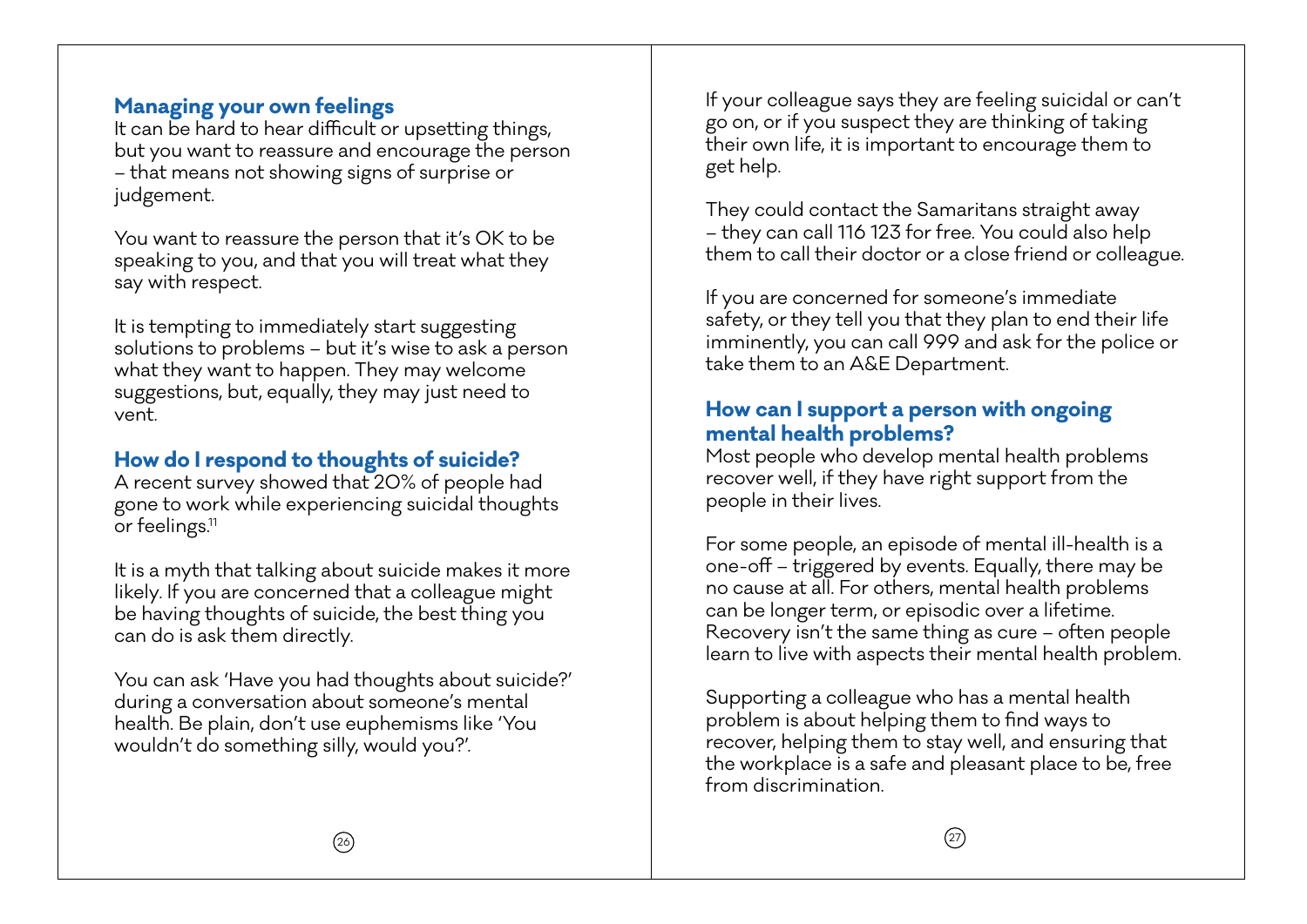Remember that the best expert on a person's needs is themselves – if there is one golden rule for supporting a colleague, it is never to assume and always ask.

### **How can I support someone if they are off work?**

Many people who have mental health problems dread returning to work after they have been off sick because of their mental health. It can be awkward to know what to say when people have been ill, especially if it has never been talked about, or if their behaviour was unusual when they were unwell.

Whether you are a manager or a colleague, keeping in touch and letting someone know you care is a great way to prevent awkwardness.

### You could:

- Ask the person who is off work what they would like their colleagues to be told. Remind colleagues that the image the person presents to the world – perhaps through social media – might not reflect their reality.
- Invite them out when staff are spending leisure time together – they may decline, but still appreciate being asked.
- Send cards and call your colleague if you would normally socialise with them – just as you would if they had any other health problem.
- Give them a call a few days before they return to work and ask them if there's anything you can do (maybe give their desk a tidy, agree to meet for coffee and walk in together, or go for lunch on the first day).
- Greet them when they are back they are unlikely to want a fuss made, but you shouldn't shy away from talking about their absence. Ask them how they are, and if there's anything you can do to support them from here onwards.
- Help them get back into work routines ask if they would like your support or attendance at meetings.

# **How can I support someone day-to-day?**

Many people who experience mental health problems get through their difficulties and return to life exactly as it was. We can't always assume this. Like with many long-term health conditions, people with mental health problems may need make long term or permanent changes in their lives or jobs to manage. Colleagues may need your support on an ongoing basis – don't assume that they need special treatment but equally don't assume that everything is fine just because some time has passed.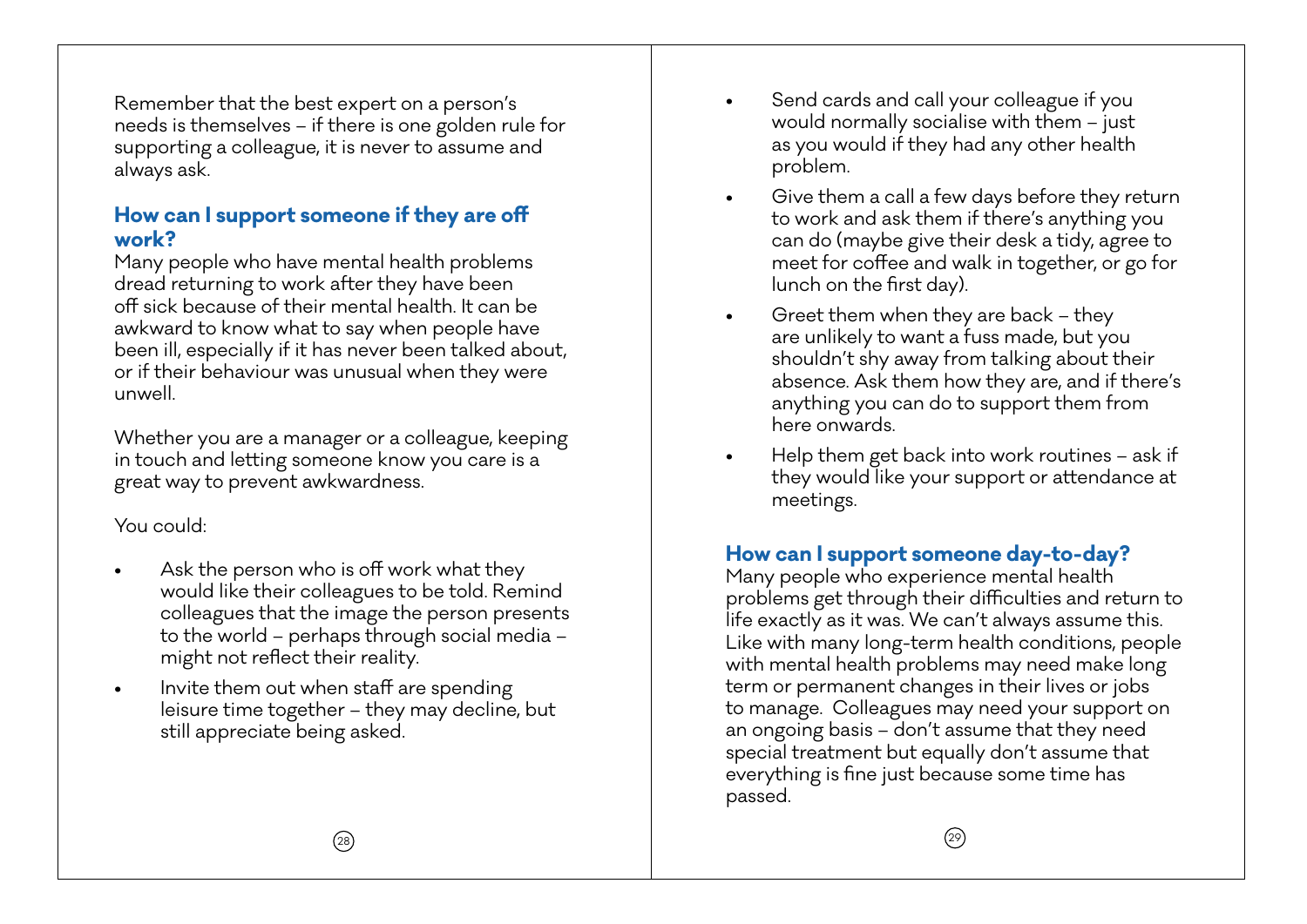You could:

- Check in with colleagues informally in the office to see how they are doing, and, if you manage someone, offer them the chance to discuss their mental health at supervision sessions.
- You could offer to be a mentor or coach, or just a friendly support on an ongoing basis.
- You can ask if there's anything you can do to support a person to manage their condition. They might, for example, ask you to help them spot signs that they may miss that indicate that they may be becoming unwell.

### **Line manager responsibilities**

As a line manager, you play a crucial role in supporting staff that experience distress and/or mental health problems. You are the first official contact between the employer and the individual and you can set the tone and set an example. In addition to the tips for supporting colleagues, there are several areas that line managers should be particularly aware of.

# Managing absence and return to work

As a manager, you will be responsible for administering an absence. In mental health-related absence, the longer a person is away, the less likely they are to return. Early and appropriate contact can make returning easier.

If you require a medical certificate from a doctor, you will get a 'statement of fitness to work' (a fit note) from the GP.

This should give you an idea of whether there are reasonable adjustments you should make.

Sometimes, a phased return to work can be helpful, with someone working a few hours a day and building back up to working their contracted hours.

If you're unsure what is reasonable, ask for advice from your HR manager or occupational health advisor. For external advice, the conciliation service Acas provides a range of resources on managing challenging circumstances at work (www.acas.org. uk).

# Performance management and appraisal

Good management practice suggests that regular team meetings and confidential supervision sessions between managers and their staff are good for business and good for staff engagement. Supervision sessions that do this are good for mental health and staff engagement.

Sometimes, a subtle (or more obvious) drop in performance is the signal that a staff member might be experiencing distress.

If you have to consider a disciplinary process or competence process, it is wise to keep an open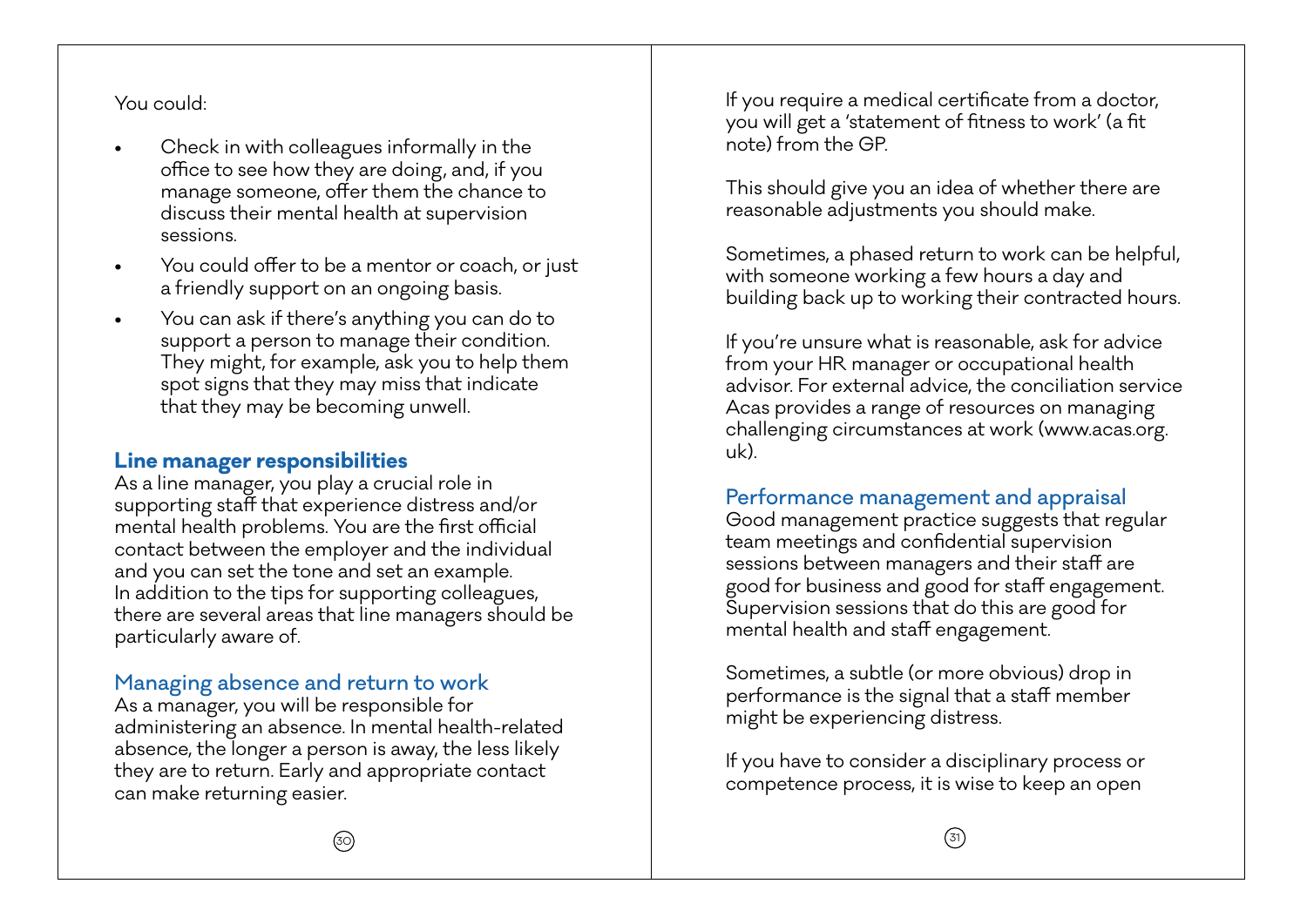mind as to whether a mental health concern could be part of the picture.

Clearly, unacceptable behaviour and poor performance must be addressed, but be aware that fear can prevent a person disclosing a mental health concern until their job is on the line.

You shouldn't shy away from using disciplinary or competence policies where needed, just because staff have mental health problems, but those polices should anticipate health- and disabilityrelated issues and enable you to factor those in.

Appraisals and career development can be very challenging to people who have lived experience of mental health problems. It can be hard to think about strengths if your self-esteem is poor, and receiving feedback – positive or negative – can be very difficult.

If a person hasn't been performing as well as usual, they may feel guilty or fearful about it. Be honest in assessing their performance – they may feel their performance is worse than it is.

It can be useful to agree in advance how to handle any continuing problems.

Encourage your colleague to identify factors that might play a role in them becoming unwell and consider how to deal with them. You may also

want to agree how best to respond to a crisis, and what adjustments you could make to the job on a permanent basis.

## Leading during change

The world of work is changing, and many employers find there is a need to restructure and make redundancies, or change staff working conditions or contracts.

Any change process is a challenge for staff mental health. If you have to plan a change process, you can balance some of the obvious stressful aspects by ensuring that decisions are communicated effectively, that people have as much time as practically possible to digest decisions, and that support is made available both within the workplace and via external support like employee assistance programmes and support to find new employment.

For people with lived experience of mental health problems, change processes can be especially stressful. They may expect to be made redundant, may need extra support, may become unwell, or, conversely, may not put themselves forward for promotion when they are suitable.

If you have staff who you know have a history of mental health problems, it is worth specifically adjusting for this when planning change.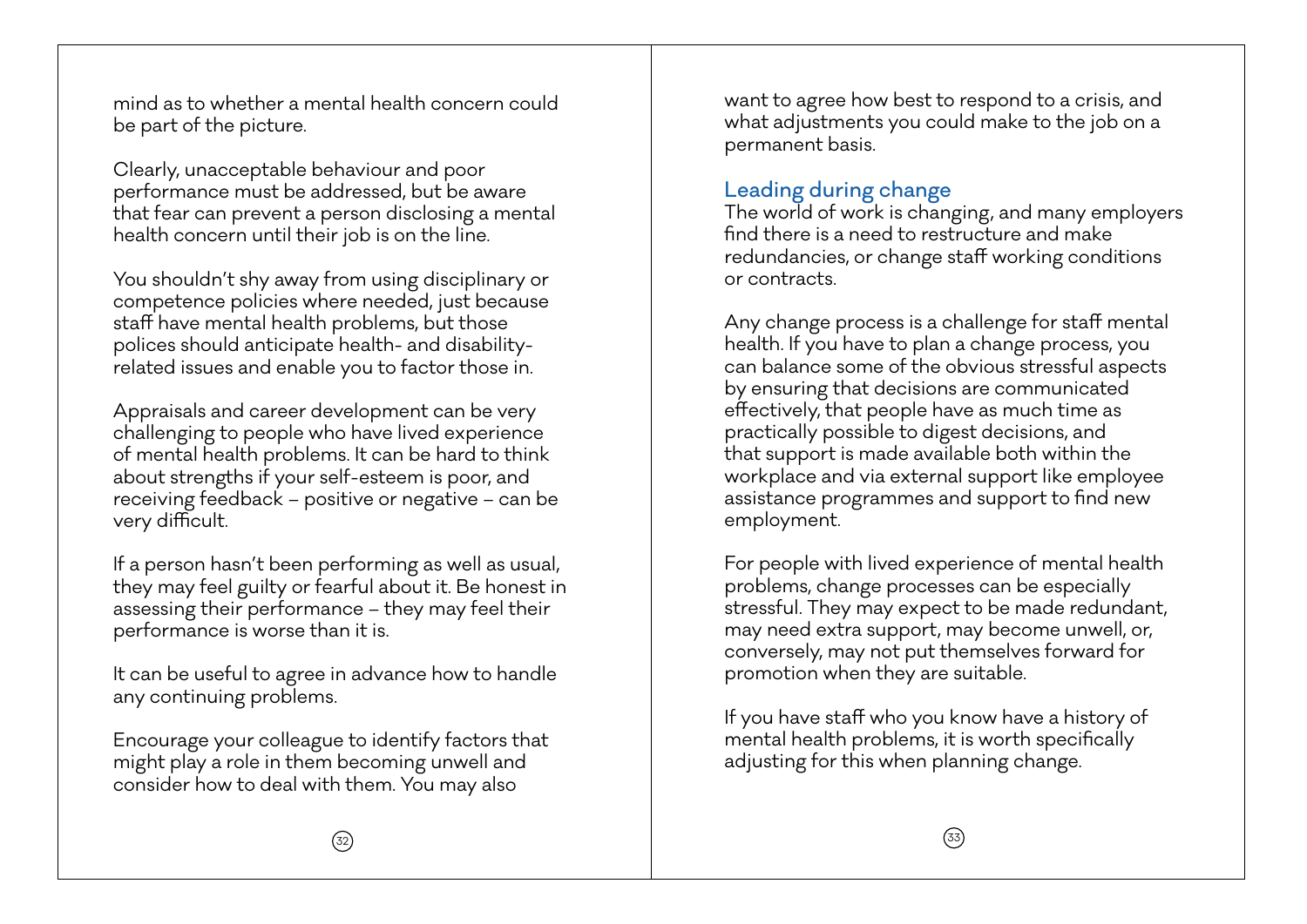# **Employer checklist for creating mentally healthy workplaces**

### **Value mental health and wellbeing as core assets of your organisation**

• Commit to developing an approach to mental health at work that protects and improves mental health for everyone, whilst supporting those people who experience distress.

• Designate board champions, and ensure senior leaders and middle managers are responsible for implementing mental health programmes.

• Commit to reviewing the way you do business to ensure your everyday working culture is as mentally healthy as possible. Make evidence based mental health promotion tools like mindfulness and exercise available to all staff

• Regular staff surveys and other research to build data about staff mental health, using findings to plan and deliver action and inform workplace policies. Recognise and celebrate the impact of existing employee benefits and corporate social responsibility activities on the mental health and wellbeing of staff.

### **Support the development of compassionate and effective line management relationships**

- Provide opportunities for managers to attend relevant training to support staff living with mental health problems and the wellbeing of all staff more widely.
- Provide proactive support for staff linemanaging people with mental health problems, including access to HR and, where necessary, occupational health services.
- Recognise that line managers who have personal lived experience of mental health problems are a unique asset to a company.

### **Address discrimination**

- Ensure that discrimination on the grounds of mental health status is seen to be as unacceptable as discrimination in relation to other protected characteristics such as race, gender or sexual orientation.
- Encourage staff to report any discrimination or harassment they face and to blow the whistle on discrimination they witness.
- Support national and local anti-stigma initiatives such as 'Time to Change', 'Time to Change Cymru', 'See Me' and Mental Health Awareness Week.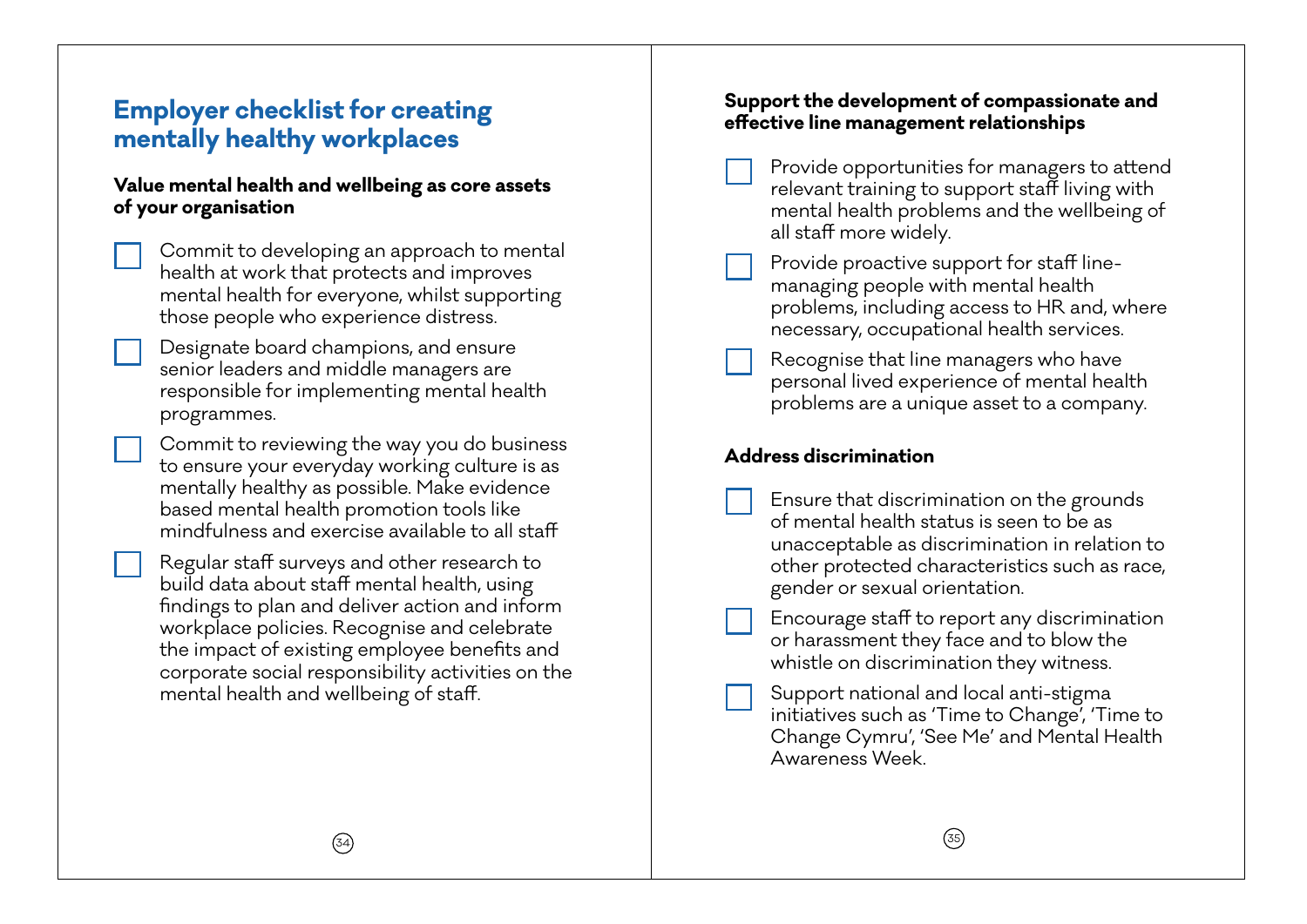### **Value the diversity and transferable skills that lived experience of mental health problems bring and support disclosure**

- Include mental health in diversity and inclusion strategies, and recognise the mental health component of wider equality initiatives.
- Ensure your business creates opportunities to link with employability providers to enable people with mental health problems to join your workforce.
- Give people positive reasons to disclose by establishing a culture that values authenticity and openness – this should be led from the top of the organisation.
- Explore setting up peer support and mentoring programmes for staff with lived experience of mental health problems.

# **Further reading and resources**

#### **Access to Work**

Government funded scheme to support employers to make reasonable adjustments to work www.gov.uk/access-to-work

#### **Acas**

Conciliation service, providing briefings, training and support on conflict at work , discrimination and dispute.

www.acas.org.uk

### **Fit for Work**

Government supported occupational health service for small businesses www.gov.uk/government/collections/fit-for-workguidance

### **Equality Act and Disability Discrimination**

www.equalityhumanrights.com/en/advice-andguidance/disability-discrimination

#### **Disability Discrimination Act (Northern Ireland)**

www.equalityni.org/ECNI/media/ECNI/Publications/ Individuals/DisabilityDiscrimShortGuide2011.pdf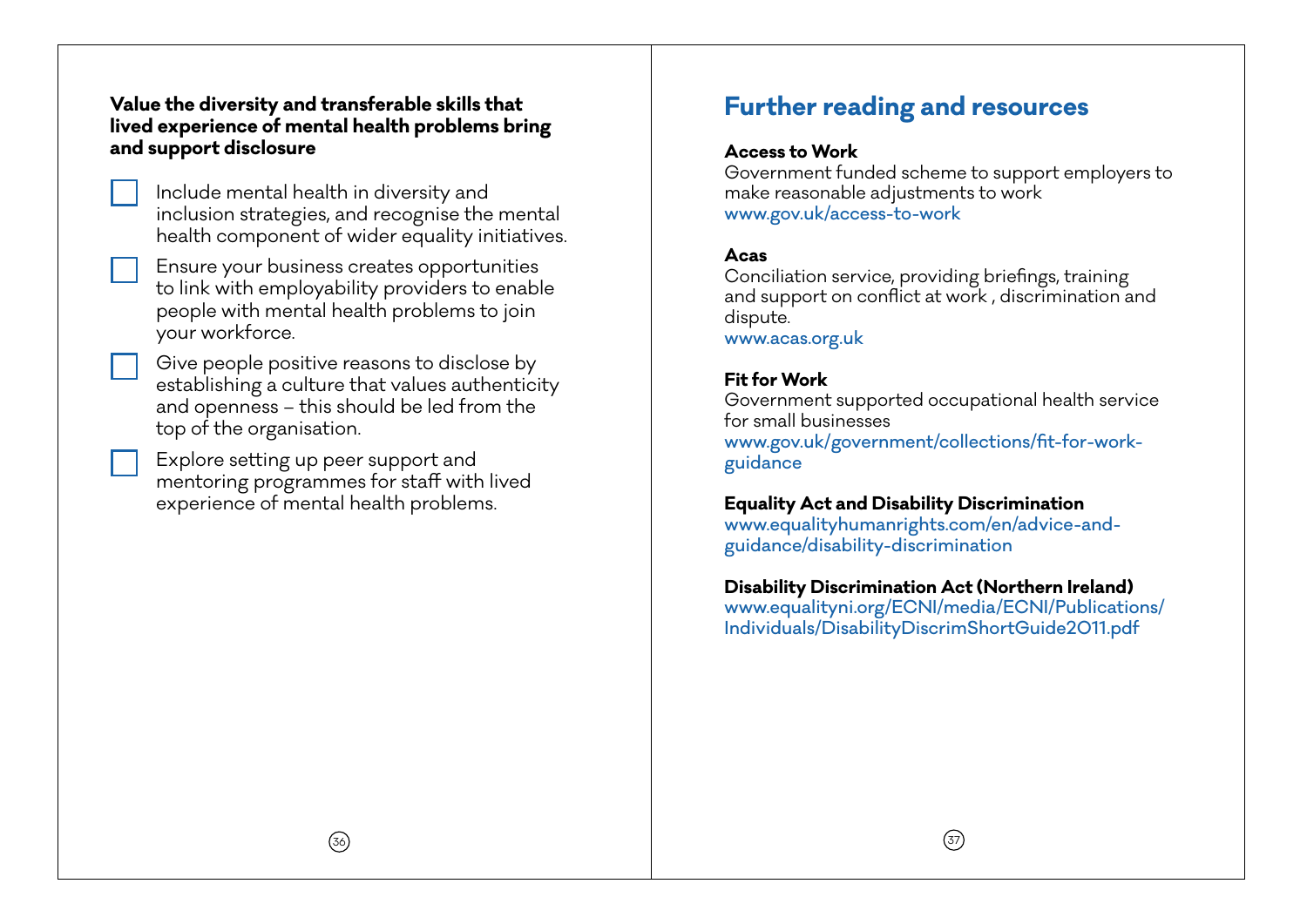# **Mental Health Foundation resources**

**How to... guides**  Short, evidence based guides on Sleep, Exercise, Mindfulness, Exercise, Stress Management, Later Life, and Anxiety www.mentalhealth.org.uk/howto

#### **Be Mindful Online**

Online, evidence based Mindfulness Based Cognitive Therapy/Stress Reduction course available to individuals and businesses www.bemindfulonline.com

#### **Managing Mental Health Module**

Introductory module for managers, developed with Unum www.unum.co.uk/managing-mental-health-mhf

## **In Scotland**

**Fit for Work Scotland** Scottish Government funded Occupational Health Support fitforworkscotland.scot

**Healthy Working Lives** NHS resources for supporting health at work. www.healthyworkinglives.com

### **SeeMe at Work**

National anti-stigma programme co-delivered by the Mental Health Foundation and SAMH www.seemescotland.org/workplace/see-me-in-work

 $(38)$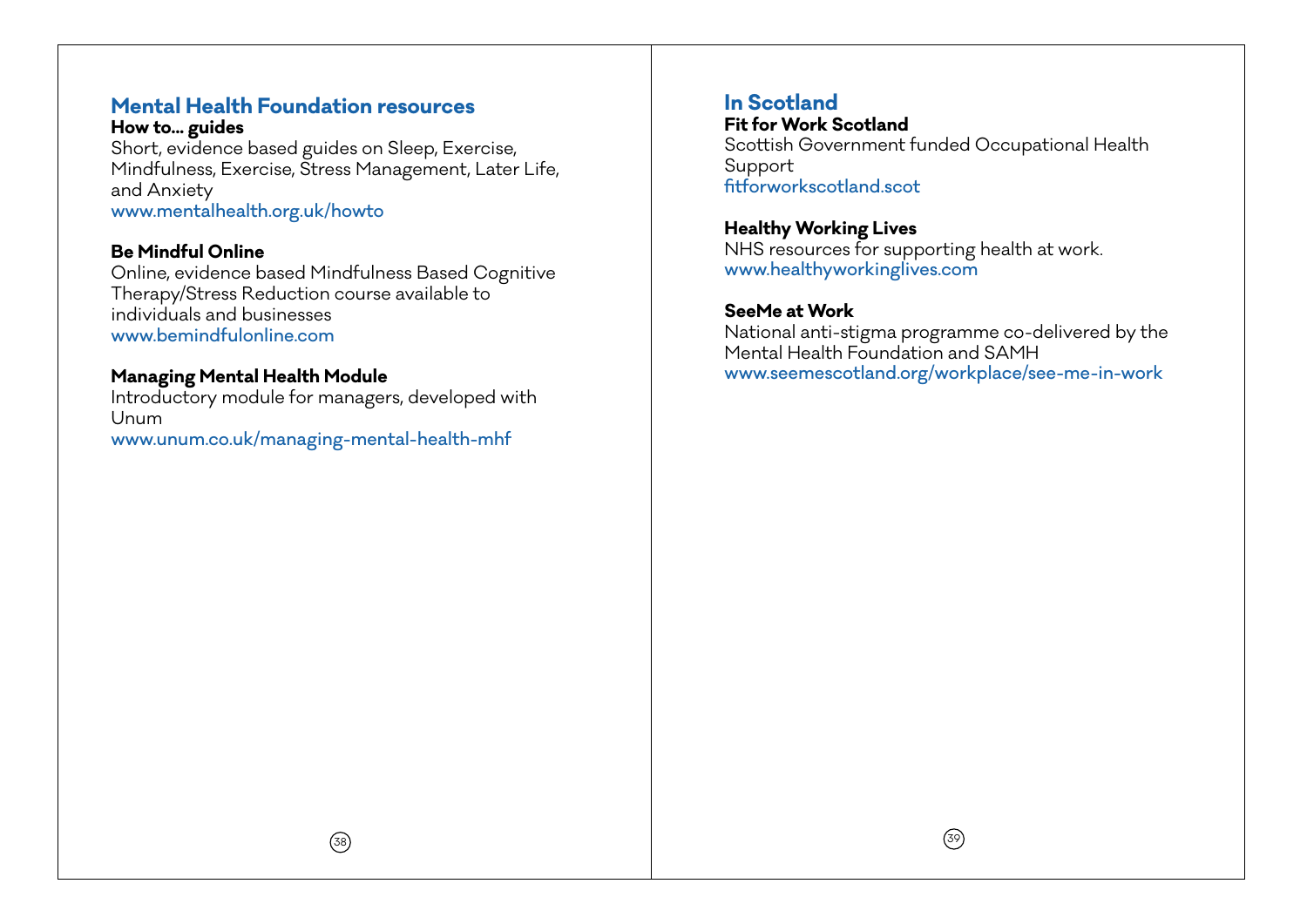# **References**

1. Mental Health Foundation. (2016). *Added Value: Mental health as a workplace asset*. Mental Health Foundation: London. Available online at www.mentalhealth.org.uk/ addedvalue [Accessed 03/10/17]

2. Oswald, A.J., Proto, E., & Sgroi, D. (2015). Happiness and Productivity. *Journal of Labor Economics, 33* (4), 789- 822. doi: 10.1086/681096

3. Mental Health Foundation. (2017). *Surviving or Thriving? The state of the UK's mental health*. Mental Health Foundation: London.

4. McManus, S., Bebbington, P., Jenkins, R., & Brugha, T. (Eds.) (2016). *Mental health and wellbeing in England: Adult Psychiatric Morbidity Survey 2014*. Leeds: NHS Digital.

5. Chesney, E., Goodwin, G. M. and Fazel, S. (2014). Risks of all-cause and suicide mortality in mental disorders: a meta-review. *World Psychiatry, 13*, 153–160. doi:10.1002/ wps.20128

6. Mental Health Foundation. (2016). *Added Value: Mental health as a workplace asset*. Mental Health Foundation: London.

7. Holt-Lunstad, J., Smith, T.B. & Layton, J.B. (2010). Social Relationships and Mortality Risk: A Meta-analytic Review. *PLoS Med, 7* (7). http://dx.doi. org/10.1371/journal. pmed.1000316

8. Cohen, A. (2002). *A Survey of PCGs*. London: Sainsbury Centre for Mental Health.

9. Royal College of Psychiatrists (2014). *Talking to your GP about a Mental Health Problem*. Available at: www. rcpsych.ac.uk/healthadvice/treatmentswellbeing/ talkingtoyourgp.aspx [Accessed 30/10/15].

10. NHS Choices (2014). *Raising Low Self-Esteem*. Available at: www.nhs.uk/livewell/mentalhealth/pages/ dealingwithlowself-esteem.aspx [Accessed 30/10/15].

11. Mental Health Foundation. (2016). *Added Value: Mental health as a workplace asset*. Mental Health Foundation: London.

 $\omega$ and the contract of  $\sim$  141  $\sim$  41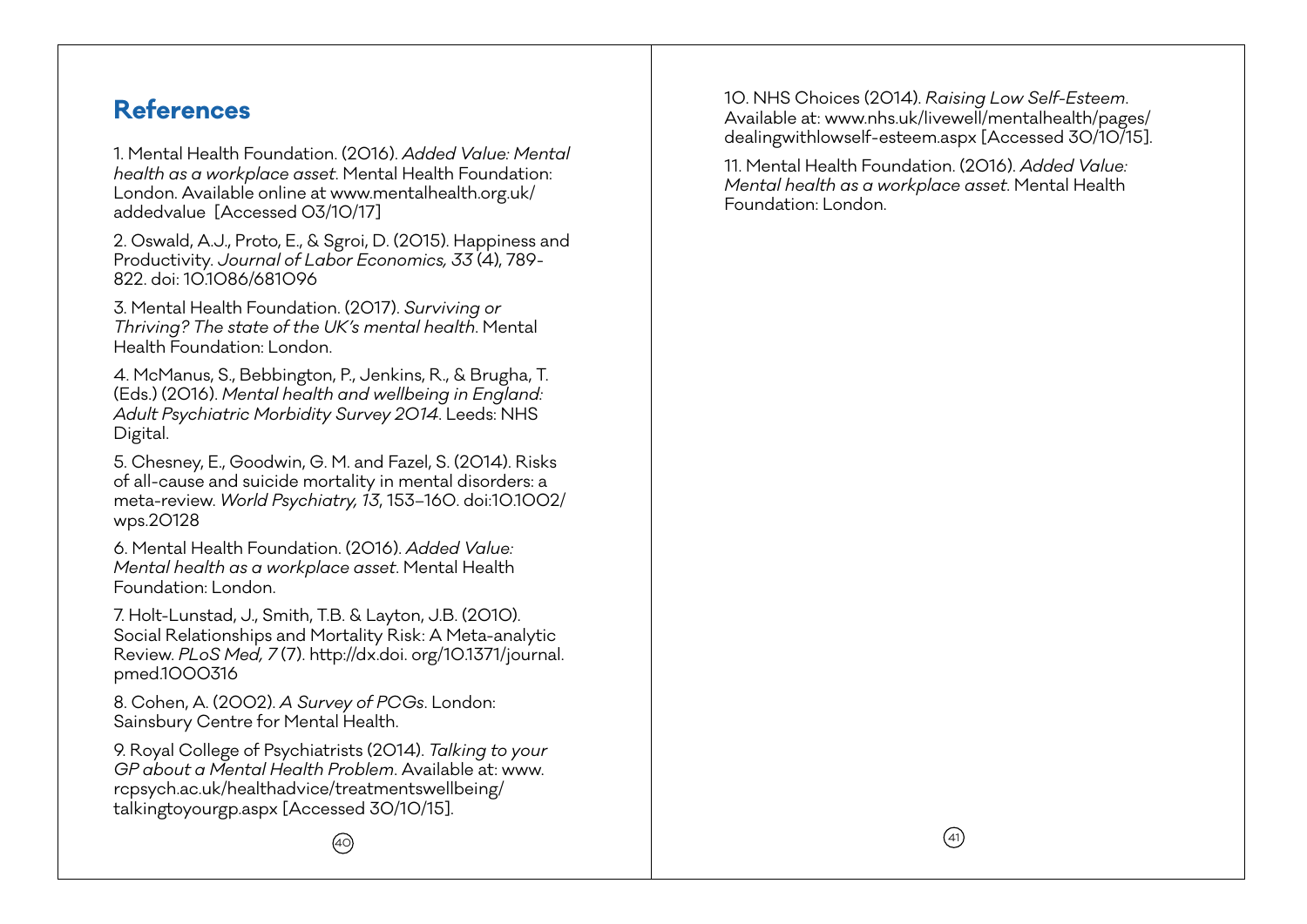# **We hope you found this booklet informative and useful.**

Please consider making a donation to help us continue our vital work:

### **www.mentalhealth.org.uk/donate**

### **or text 'HOW TO' to 70300 to give £3**

Mental Health Foundation (registered charity number 801130) will receive 100% of your donation. You may be charged for one text message at your network's standard or charity rate. Always get the bill payer's permission.

We'd like to contact you with news and information about other campaigns, but if you'd rather we did not contact you again then include the words NO INFO at the end of your message e.g. HOW TO NO INFO.

Charity text service provider Vir2 helpline 0330 660 0425.

42 August 2004 - Andrew Amerikaanse koning van die koning van die koning van die koning van die koning van die

# **The Mental Health Foundation**

*Good mental health for all* 

Our mission is to help people understand, protect and sustain their mental health.

Prevention is at the heart of what we do, because the best way to deal with a crisis is to prevent it from happening in the first place. We inform and influence the development of evidence-based mental health policy at national and local government level. In tandem, we help people to access information about the steps they can take to reduce their mental health risks and increase their resilience. We want to empower people to take action when problems are at an early stage. This work is informed by our long history of working directly with people living with or at risk of developing mental health problems.

The Mental Health Foundation is a UK charity that relies on public donations and grant funding to deliver and campaign for good mental health for all